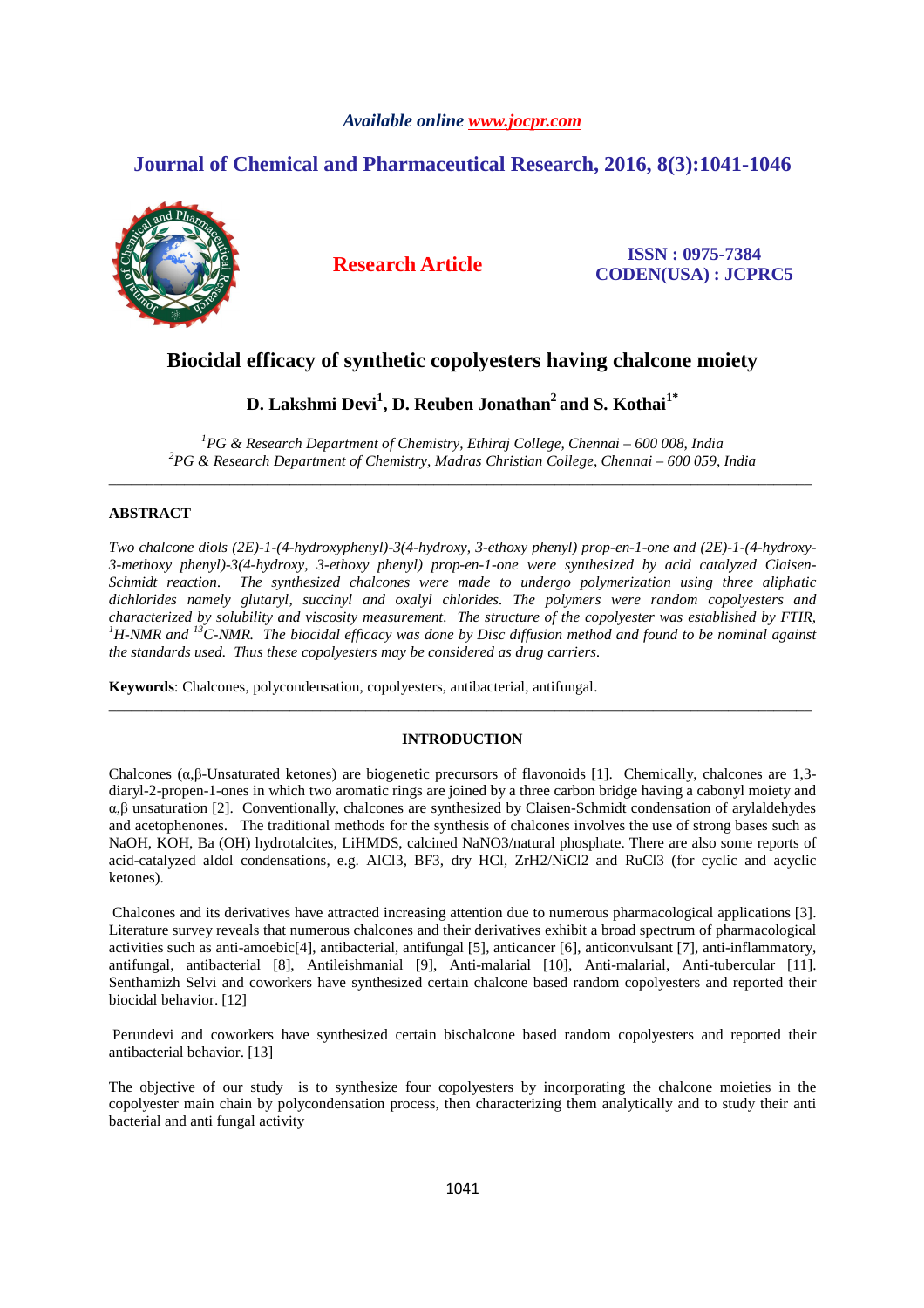# **EXPERIMENTAL SECTION**

\_\_\_\_\_\_\_\_\_\_\_\_\_\_\_\_\_\_\_\_\_\_\_\_\_\_\_\_\_\_\_\_\_\_\_\_\_\_\_\_\_\_\_\_\_\_\_\_\_\_\_\_\_\_\_\_\_\_\_\_\_\_\_\_\_\_\_\_\_\_\_\_\_\_\_\_\_\_

Aldrich samples of 4-hydroxy acetophenone and 3-ethoxy, 4-hydroxy benzaldehyde, 3-methoxy, 4-hydroxy acetophenone and were used as received. Ethanol (Merck) was used as non-solvent for the copolyesters and as solvent for the preparation of the two chalcone diols. Aldrich samples of succinyl chloride, oxalyl chloride, glutaryl and isopthaloyl chloride were used as such in the synthesis of the 5 copolyesters. Spectral grade DMSO-d6 was used as internal standard for recording NMR spectra.

# Synthesis of chalcone diols

The monomer diols namely (2E)-1-(4-hydroxyphenyl)-3(4-hydroxy, 3-ethoxy phenyl) prop-en-1-one and (2E)-1-(4 hydroxy-3-methoxy phenyl)-3(4-hydroxy, 3-ethoxy phenyl) prop-en-1-one were synthesized by the process reported by Jasmine Francis and etal. [14]

#### Synthesis of HHEP

Dry HCl gas was passed through a well cooled and stirred solution of 4-hydroxy acetophenone (50 mmol) and 3 ethoxy-4-hydroxy benzaldehyde (50mmol) in 100 ml of dry ethanol taken in a 250 ml round bottom flask. The yellow colored crystals of HHEP which got separated was washed with double distilled water and recrystallized from hot methanol. Yield -  $90\%$ , M.P.  $- 174^{\circ}$ C.

#### **Scheme 1: Synthesis of Monomer Diol HHEP**



**3-ethoxy-4hydroxy benzaldehyde4-hydroxyacetophenone2E)-1-(4-hydroxyphenyl)-3(4-hydroxy,3-ethoxyphenyl) prop-en-1-one** 

#### Synthesis of MHEP

Dry HCl gas was passed through a well cooled and stirred solution of 4-hydroxy-3-methoxy acetophenone (50 mmol) and 3-ethoxy-4-hydroxy benzaldehyde (50mmol) in 100 ml of dry ethanol taken in a 250 ml round bottom flask. The yellow coloured crystals of MHEP which got separated was washed with double distilled water and recrystallised from hot methanol. Yield -  $74\%$ , M.P. -  $194^{\circ}$ C

Scheme 2: Synthesis of Monomer Diol MHEP



**3-ethoxy-4hydroxy benzaldehyde 4-hydroxy-3-methoxy acetophenone (2E)-1-(4-hydroxy-3-methoxy phenyl)-3(4-hydroxy, 3-** 

#### **ethoxy phenyl) prop-en-1-one**

# **Synthesis of Copolyesters**

The procedure [13]for the synthesis of a typical aliphatic diacid chloride-based copolyester is given here. The diol HHEP (1mmol) was dissolved in 10 ml of dry DMF and taken in a 100 ml round bottomed flask. To this 0.2ml of succinyl chloride and 0.2 ml of oxalyl chloride were added with constant stirring and the temperature was maintained at  $120^{\circ}$ C with continuous stirring for 3 hours. At end the reaction mixture was cooled to room temperature and poured into 100 ml of methanol when the copolyester was precipitated. It was filtered, washed with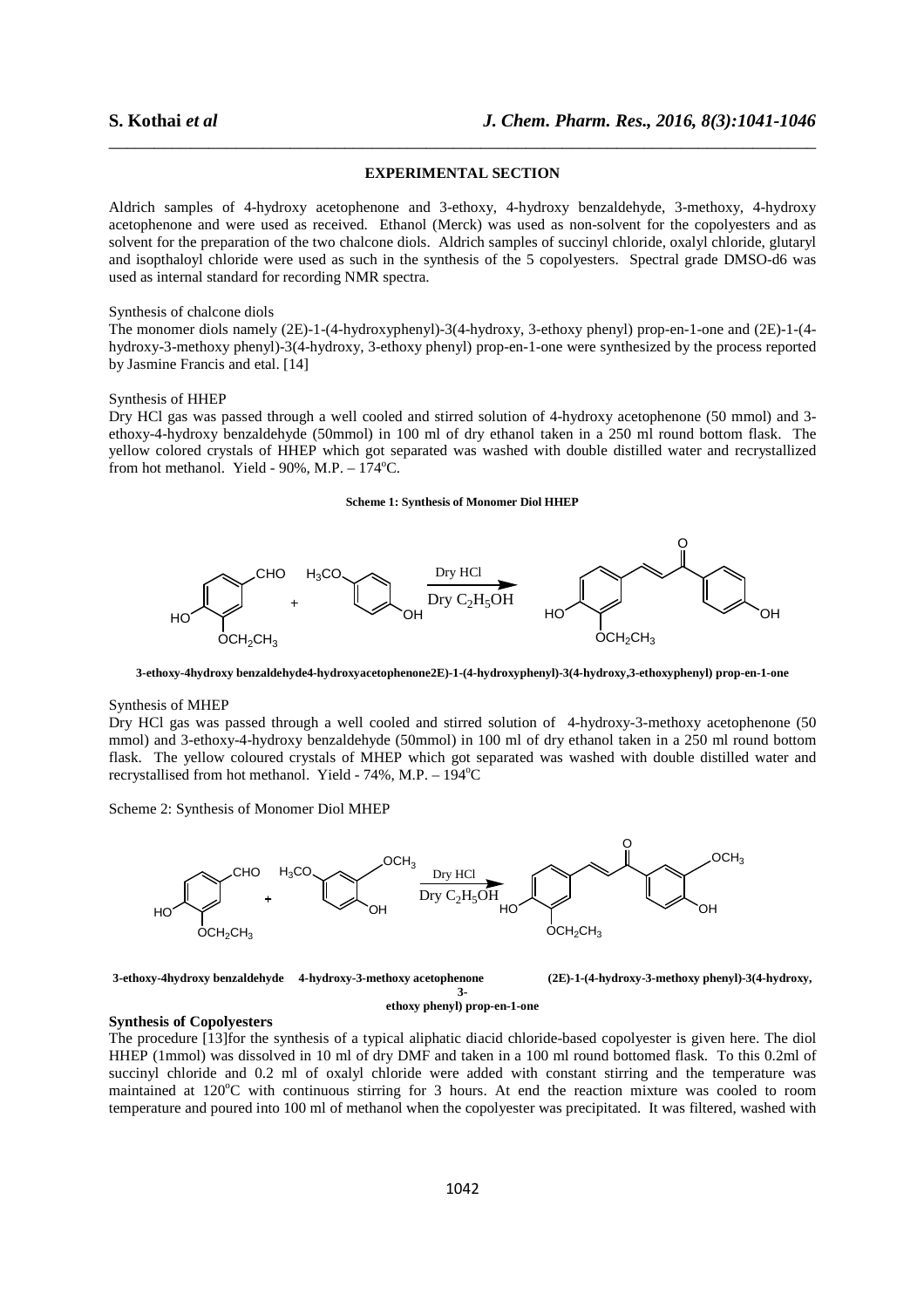dry methanol and dried in vaccum. The other four copolyesters were also prepared by similar method. The diols and the diacid chlorides used and the copolyester code of the four copolyesters are presented in Table 1.

\_\_\_\_\_\_\_\_\_\_\_\_\_\_\_\_\_\_\_\_\_\_\_\_\_\_\_\_\_\_\_\_\_\_\_\_\_\_\_\_\_\_\_\_\_\_\_\_\_\_\_\_\_\_\_\_\_\_\_\_\_\_\_\_\_\_\_\_\_\_\_\_\_\_\_\_\_\_

|             | Diacid chloride - I Succinyl chloride | Copolyester code | Yield  | Պտհ    |
|-------------|---------------------------------------|------------------|--------|--------|
| <b>Diol</b> | Diacid chloride II                    |                  | $(\%)$ | (dL/g) |
| <b>HHEP</b> | Glutaryl chloride                     | <b>PSGH</b>      | 84.7   | 1.01   |
| <b>HHEP</b> | Oxalvl chloride                       | <b>PSOH</b>      | 82.3   | 1.024  |
| <b>HHEP</b> | Isophthaloyl chloride                 | <b>PSIH</b>      | 79.2   | 1.26   |
| <b>MHEP</b> | Oxalvl chloride                       | <b>PSOM</b>      | 74.5   | 1.11   |
| <b>MHEP</b> | Glutaryl chloride                     | <b>PSGM</b>      | 81.4   | 1.13   |

**Table 1:Monomers used and the copolyester code of the four copolyesters**  *Together with Percentage of yield and inherent viscosities (ηinh)* 

Antimicrobial Activity (Agar Disc Diffusion Method)

Antibacterial activity of sample was determined by disc diffusion method [15] on Muller Hinton agar (MHA) medium. The Muller Hinton Agar medium was weighed as 3.8gmsand dissolved in 100ml of distilled water and add 1gm of agar. Then the medium is kept for sterilization. After sterilization the media was poured in to sterile petriplates and were allowed to solidify for thirty minutes. After the medium was solidified, the inoculums were spread on the solid plates with sterile swab moistened with the bacterial suspension. Add 20 µl of sample[concentration: 1000 μg, 500 μg, 250 μg, 125 μg & amp; 62.5 μg], negative control add 20 μl of DMSO and positive control add 10 µl (10 µg) streptomycin on respective disc and placed on MHA plates. These plates were incubated for 24 hrs at 37ºc .Then the microbial growth was determined by measuring the diameter of zone of inhibition.

# Antifungal Activity Assay

Antifungal activity of copolyester sample was determined by antifungal susceptibility test. Prepare PDA Broth and inoculate the culture. Then it is kept in shaker for a day. The potato dextrose agar was weighed as 3.9gms and dissolved in 100ml of distilled water to which 1gm of agar was added. Then the medium was kept for sterilization. After sterilization the media was poured in to sterile Petri plates and were allowed to solidify for twenty minutes. After solidification, the inoculums were spread on the solid plates with sterile swab moistened with the fungal suspension. The discs were placed in PDA plate and 20µl of sample [concentration: 500µg, 250µg, 125µg, 62.5µg] were added. The plates were kept at room temperature. Then the microbial growth was determined by measuring the diameter of zone of inhibition.

# **RESULTS AND DISCUSSION**

Solubility of all the five copolyesters synthesized were determined in various solvents qualitatively. The inherent viscosity (ηinh) of the copolyesters were determined in DMAc solution at a concentration 0.1 gdL-1 using Ubbelohde viscometer in which the pure solvent had a flow rate of 104 seconds at 30°C. FT-IR spectra of the entire random copolyesters were recorded using Shimadzu FT-IR instrument. The 1H and 13C-NMR spectra were recorded with BRUKER AV III 500 MHz NMR instrument in DMSO-d6 solvent.

# **Solubility**

The copolyesters stated here are found to be soluble in highly polar solvents such as DMAc and dimethyl formamide, partially soluble in moderately polar solvents like tetrahydrofuran and acetone but thoroughly insoluble in least polar solvents like benzene and hexane.[16] Copolyesters with methoxy substituent in the benzene ring of the chalcone moiety had better solubility which may be attributed to their competence to disrupt the macromolecular chain. Similar explanation was offered by Perundevi and coworkers [16] in a series of copolyester.

### **Viscosity Measurements**

The ninh value of all the five copolyesters was determined in DMAc solution at 30°C using Ubbelohde viscometer. 25mg of each of pure dry copolyester sample was dissolved in 25ml of DMAc, kept aside for some time with occasional shaking. Then they were left undisturbed for 24 hours. The η inh was calculated from the flow time measurements.[16] The inherent viscosity values were found to be in the range of 0.73–1.10dL/g and are presented in table 1. The data shows that these copolyesters are reasonably of high molecular weight.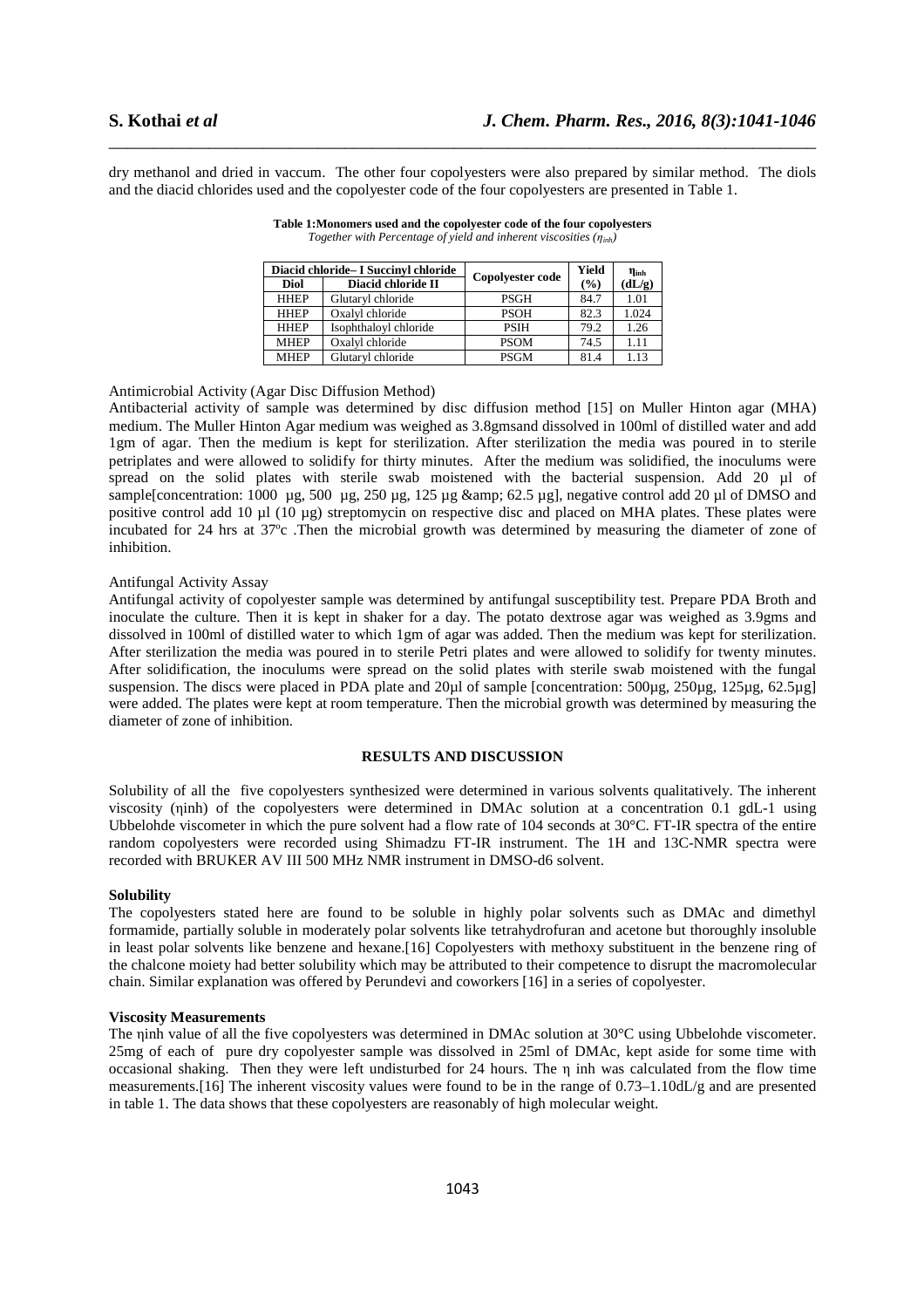## **Spectral Studies**

FT-IR spectrum of the five copolyesters were recorded using Shimadzu FT-IR instrument. The FT-IR spectrum of all the five copolyesters revealed characteristic absorption in the range of 1742–1764cm-1 due to ester C=O stretching frequency. Similar observations were made by Samuel and Coworkers [17] in a series of copolyesters.

\_\_\_\_\_\_\_\_\_\_\_\_\_\_\_\_\_\_\_\_\_\_\_\_\_\_\_\_\_\_\_\_\_\_\_\_\_\_\_\_\_\_\_\_\_\_\_\_\_\_\_\_\_\_\_\_\_\_\_\_\_\_\_\_\_\_\_\_\_\_\_\_\_\_\_\_\_\_

 The NMR spectra were recorded with BRUKER AV III 500 MHz NMR instrument in DMSO-d6 solvent to categorize the repeating structural units present in the copolyester chain. The aromatic protons are observed in the range of 7.2–8.1ppm. The vinyllic protons attached to the carbonyl carbon are observed in the range of 6.7–6.9ppm. The methoxy protons in the chalcone moiety are represented in the range of 3.1–3.4ppm. The methylene protons are observed in the range of 1.3–3.3 ppm. Similar remarks were made Perundevi and coworkers [16] in a series of copolyesters derived from bischalcones.

 The signals in the range of 170–205ppm and 165–175ppm in the 13C-NMR spectra of the copolyesters are due to the carbonyl carbon of theα,β-unsaturated ketone and ester groups, respectively, which indicates the formation of copolyester.

## **Table 2: Inhibition effects of the five copolyesters on the growth of** *Staphylococcus aureus, Klebsellia pneumonia, Bacillus Subtilis***,** *E.Coli* **and** *Pseudomonas aeruginosa*

|                      | Staphylococcus aureus |     |                          |     |      |              | Klebsellia pneumoniae |     |     |     |          |              |
|----------------------|-----------------------|-----|--------------------------|-----|------|--------------|-----------------------|-----|-----|-----|----------|--------------|
| <b>Test Material</b> | 1000                  | 500 | 250                      | 125 | 62.5 | Streptomycin | 1000                  | 500 | 250 | 125 | 62.5     | Streptomycin |
|                      | μg                    | μg  | μg                       | μg  | μg   | $10 \mu$ g   | μg                    | μg  | μg  | μg  | μg       | $10 \mu$ g   |
| <b>PGSH</b>          |                       |     | $\overline{\phantom{a}}$ |     | -    | 16           |                       | h   | -   |     | -        | 16           |
| <b>POSH</b>          |                       |     |                          |     | õ    | 16           | 13                    | 10  | 12  | 10  | 10       | 16           |
| <b>POSM</b>          |                       |     |                          |     |      | 16           |                       | n   |     | h   | h        | 16           |
| <b>PSIM</b>          |                       |     |                          |     | 6    | 16           | 10                    |     |     |     | −        | 16           |
| <b>PSGM</b>          | ∩<br>∸                |     |                          |     |      | 16           | n<br>∸                |     | 10  | 10  | $\Omega$ | 16           |

|                      | <b>Bacillus Subtilis</b> |     |              |     |      |              |      | E.Coli |     |                          |      |              |  |  |
|----------------------|--------------------------|-----|--------------|-----|------|--------------|------|--------|-----|--------------------------|------|--------------|--|--|
| <b>Test Material</b> | 1000                     | 500 | 250          | 125 | 62.5 | Streptomycin | 1000 | 500    | 250 | 125                      | 62.5 | Streptomycin |  |  |
|                      | μg                       | μg  | μg           | μg  | μg   | $10 \mu$ g   | μg   | μg     | μg  | μg                       | μg   | $10 \mu$ g   |  |  |
| <b>PGSH</b>          |                          |     | <sub>0</sub> | -   |      |              |      |        |     | $\overline{\phantom{0}}$ | -    | 18           |  |  |
| <b>POSH</b>          | 14                       | 13  | 13           | 12  | 10   |              |      | 8      | 8   | −                        | ÷    | 18           |  |  |
| <b>POSM</b>          | 10                       | 10  | Ω            |     |      |              |      | 8      | x   | −                        | −    | 18           |  |  |
| <b>PSIM</b>          | 10                       | 10  | Q            |     | -    |              |      | δ      |     | е                        | ÷    | 18           |  |  |
| <b>PSGM</b>          | 13                       |     |              | 6   |      |              | ı٥   | 10     | 10  | −                        | -    | 18           |  |  |

|                      | Pseudomonas aeruginosa |     |     |     |      |              |  |  |  |  |
|----------------------|------------------------|-----|-----|-----|------|--------------|--|--|--|--|
| <b>Test Material</b> | 1000                   | 500 | 250 | 125 | 62.5 | Streptomycin |  |  |  |  |
|                      | μg                     | μg  | μg  | μg  | μg   | $10 \mu g$   |  |  |  |  |
| <b>PGSH</b>          |                        |     |     |     |      | 16           |  |  |  |  |
| <b>POSH</b>          | 10                     |     |     |     |      | 16           |  |  |  |  |
| <b>POSM</b>          |                        |     |     |     |      | 16           |  |  |  |  |
| <b>PSIM</b>          |                        |     |     |     |      | 16           |  |  |  |  |
| <b>PSGM</b>          |                        |     |     |     |      |              |  |  |  |  |

## **Bactericidal Study**

The antibacterial activity [18] of the five copolyesters PSGH, PSOH, PSIH, PSOM and PSGM were assayed against (*Staphylococcus aureus, Bacillus subtillus, Klebsilla pnemoniae, Pseudomonas aeruginosa* & amp; *Escherichia coli* by disc diffusion method. [19]. Streptomycin inhibited the escalation of *Staphylococcus aureus* by 20mm, Enterrococcus faecalis

By 19mm, Bacillus cereus by 26mm, and Escherichia coli by 17mm. From table 2 it is apparent that the four copolyesters were found to be bactericidal in nature. With increase of concentration of the copolyester material it was observed that the inhibition effect increased.

## **Fungicidal Study**

The antifungal activity [20] of the synthesized copolyesters PSGH, PSOH, PSIH, PSOM and PSGM were assayed against *A.fumigates, Aspergillus flavus, T. mentogrophyte* by disc diffusion method. Streptomycin subdued the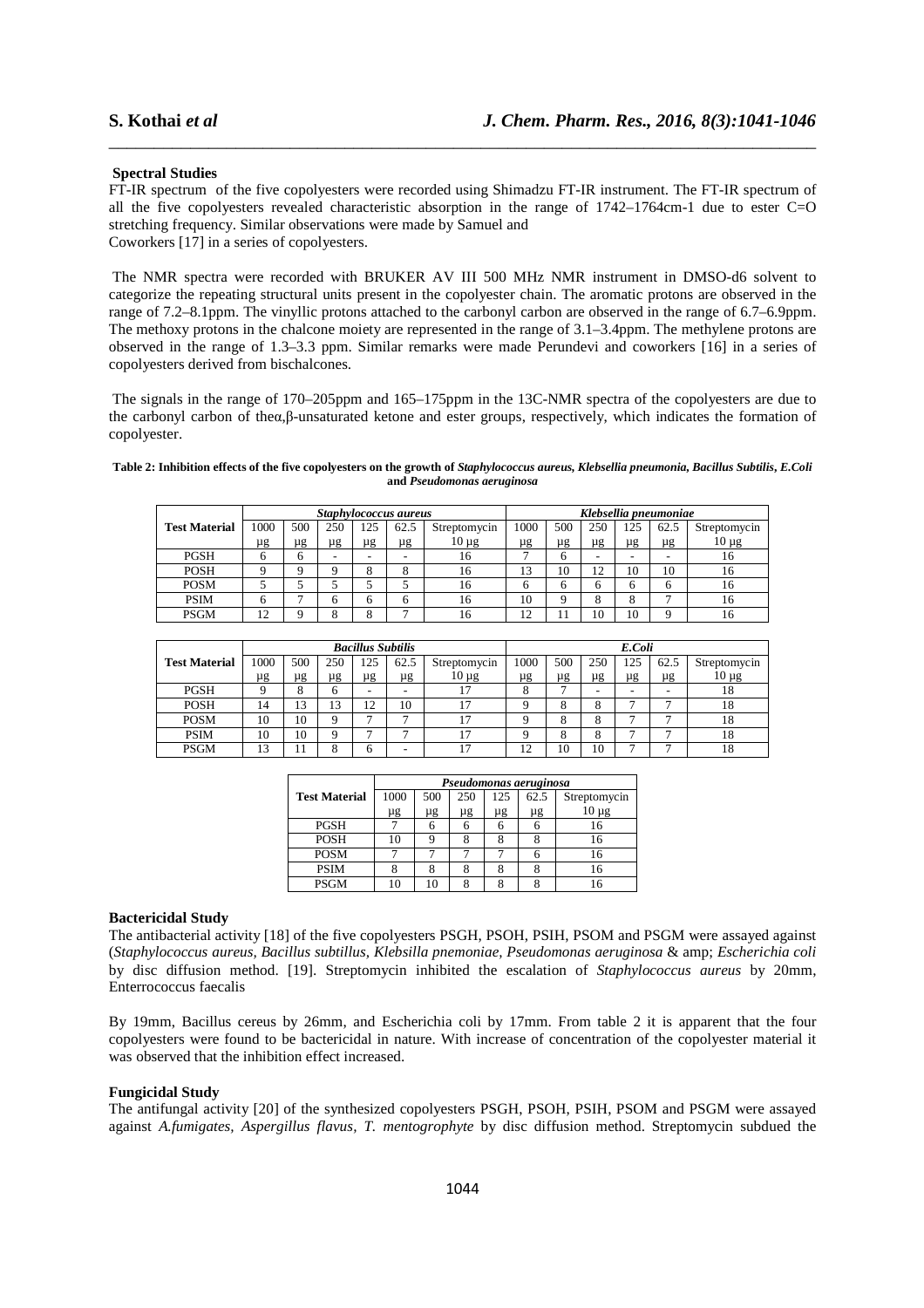growth of *Candida albicans* by 14mm, *Aspergillus flavus* by 13mm, *Penicillium* by 10mm, and *T. mentogrophyte* by 10mm. From table 3 it is obvious that the five copolysters were found to be fungicidal in nature.

\_\_\_\_\_\_\_\_\_\_\_\_\_\_\_\_\_\_\_\_\_\_\_\_\_\_\_\_\_\_\_\_\_\_\_\_\_\_\_\_\_\_\_\_\_\_\_\_\_\_\_\_\_\_\_\_\_\_\_\_\_\_\_\_\_\_\_\_\_\_\_\_\_\_\_\_\_\_

|                      |      |          | A.flavus |         |      | <b>A</b> , <i>fumigates</i> |     |     |     |      |  |
|----------------------|------|----------|----------|---------|------|-----------------------------|-----|-----|-----|------|--|
| <b>Test Material</b> | 1000 | 500      | 250      | 125     | 62.5 | 1000                        | 500 | 250 | 125 | 62.5 |  |
|                      | μg   | $\mu$ g  | $\mu$ g  | $\mu$ g | μg   | μg                          | μg  | μg  | μg  | μg   |  |
| <b>PGSH</b>          | 12   | 10       |          |         |      |                             |     |     |     |      |  |
| <b>POSH</b>          |      | 14       | 10       |         |      | 14                          | 12  | 10  |     |      |  |
| <b>POSM</b>          | 18   | 15       | 13       | 10      |      | 16                          | 14  |     |     |      |  |
| <b>PSIM</b>          |      |          |          |         |      | 18                          | 17  | 13  |     |      |  |
| <b>PSGM</b>          | 10   | $\Omega$ |          |         |      |                             |     |     |     |      |  |

Table 3: Inhibition effects of the five copolyesters on the growth of *A.flavus, A. fumigates*, and *T.mentagrophyte* 

|                      | T, mentagrophyte |     |                 |     |         |  |  |  |  |  |  |
|----------------------|------------------|-----|-----------------|-----|---------|--|--|--|--|--|--|
| <b>Test Material</b> | 1000             | 500 | 250             | 125 | 62.5    |  |  |  |  |  |  |
|                      | μg               | μg  | μg              | μg  | $\mu$ g |  |  |  |  |  |  |
| <b>PGSH</b>          |                  | 16  |                 |     |         |  |  |  |  |  |  |
| <b>POSH</b>          | 3                | 26  |                 | 20  |         |  |  |  |  |  |  |
| <b>POSM</b>          | 25               | 20  |                 | 20  |         |  |  |  |  |  |  |
| <b>PSIM</b>          | 22               | 19  | 10 <sup>2</sup> | 12  |         |  |  |  |  |  |  |
| <b>PSGM</b>          |                  |     |                 |     |         |  |  |  |  |  |  |

### **CONCLUSION**

All the five copolyesters synthesized using a diacid chloride-I (Succinyl chloride), diacid chloride-II (Glutaryl chloride, oxalyl chloride and isopthaloyl chloride) and a chalcone diol. The chalcone diols are varied. The chalcone diols used are (2E)-1-(4-hydroxyphenyl)-3(4-hydroxy,3-ethoxy phenyl) prop-en-1-one (HHEP) and (2E)-1-(4 hydroxy-3-methoxy phenyl)-3(4-hydroxy,3-ethoxy phenyl) prop-en-1-one (MHEP) .The copolyesters synthesized here are highly soluble in polar organic solvents. These random copolyesters are characterized by solubility studies, viscosity measurements and spectral data. The copolyesters exhibited significant bactericidal activity against pathogenic bacteria. Some of them are also found to be fungicidal in nature.

# **Acknowledgment**

We thank the Instrumentation Centre of Ethiraj College for Women, for providing us the FT-IR data.

# **REFERENCES**

[1] Asiri, A.M., andSalman Khan, A. **2011**. *Molecules.* 16 (Jan) 523-531

[2] Rajat Ghosh, Abhijit Das. **2014**. *World Journal of Pharmacy and Pharmaceutical Sciences.*3 (Mar): 578-595

[3] Rahman, M.A. **2011**. *Chemical Sciences Journal* 29, (June): 1-17.

[4] Budakoti, A., Bhat, A.R., Azam, A. **2009**. *European Journal of Medicinal Chemistry*44 (Mar): 1317-25.

[5] Dave, S.S., and Rahatgaonkar, A.M. **2011**. *Arabian Journal of Chemistry*30 (June):1-6.

[6] Mizuno, C.S., Paul, S., Suh, N., Rimando, A.M. **2010**. *Bioorganic & MedicinalChemistry Letters*20 (Dec): 7385- 7387.

[7] Beyhan, N., Kaymakcioglu, B.K., Gumru, S., Aricioglu, F. **2013**. *Arabian Journal of Chemistry*30 (July): 1-9.

[8] Bandgar, B.P., Patil, S.A., Korbad, B.L., Nile, S.H., Khobragade, C.N. **2010**. *European Journal of Medicinal Chemistry*45 (June): 2629-33.

[9] Sunduru, N., Agarwal, A., Katiyar, S.B., Nishi., Goyal, N.,Gupta, S., Chauhan, P.M.S. **2006**. "*Bioorganic & Medicinal Chemistry*14 (Dec): 7706-15.

[10]Wanare, G., Aher, R., Kawathekar, N., Ranjan, R., Kaushik, N.K., Sahal, D. **2010**. *Bioorganic & Medicinal Chemistry Letters*20 (Aug): 4675-4678.

[11]Hans, R.H., Guantai, E.M., Lategan, C., Smith, P.J., Wanc, B., Franzblau, S.G., Gut, J., Rosenthal,P.J., Chibale, K. **2010**. *Bioorganic & Medicinal Chemistry Letters* 20 (Feb): 942-944.

[12]Senthamizh Selvi, R., Nanthini, R., Sukanyaa, G. **2012**. *Journal of Chemical and Pharmaceutical Research 4*(Jan): 393-397.

[13]Perundevi, T.S., Reuben Jonathan, D., Kothai, S. **2014**. *International Journal of Pharma and Biosciences*5 (Oct): 528-533